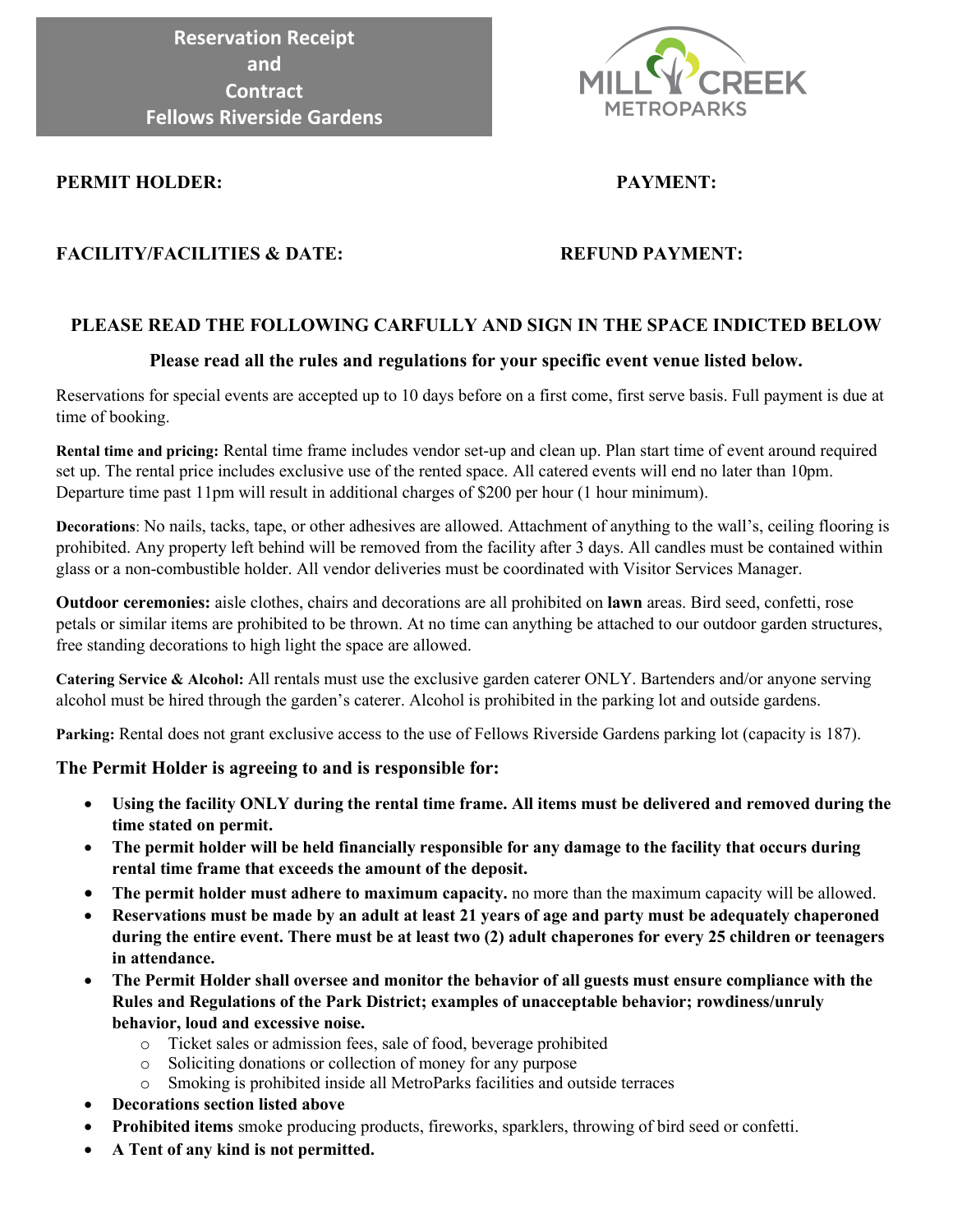# • **SECURITY DEPOSIT - A refundable security deposit of \$100.00 is due at time of reservation is made.**

Please note that deposits are refundable provided that the Permit Holder (the individual or organization reserving the facility) leaves the facility in the same condition it was found and ensures all Reservation Rules and Regulations of the Park are followed. The permit holder agrees to be fully responsible for all damages, expenses, losses, including theft and loss caused by any person who attends, or provides goods and service connected with the use of the facility and surrounding areas and for time spent on excessive cleaning of the facility. (Beyond 2 hours) No partial deposit will be refunded. If your reservation is made via credit card, within 180 days of your event you will receive your refund back to the credit card used. If your reservation is made via cash/check or over 180 days in advance you will receive your refund via check. Checks will be issued in the name of the permit holder, mailed to the address on the contract within 7-14 days. We cannot hold cash or checks for the deposit.

#### **It is understood that the Permit Holder and Guests using the above-mentioned Facility will comply with all applicable State and Local laws and all the Reservation Rules and Regulations of the Park District. The Park District reserves the right to deny use of its Facilities to any groups/organizations or individuals who fail to comply with the Rules and Regulations of the Park District. Please be aware that any violation of the Rules and Regulations of Mill Creek MetroParks may result in immediate revocation of the Reservation and eviction of all guests.**

The Group/Organization/Individual (the "Permit Holder") reserving the above-mentioned Facility must sign this Receipt; thereby, agreeing to comply with all the Rules and Regulations as delineated within this Receipt. **Park Staff will notify Admin Office following your event to either issue or keep your security deposit.**

# **Transfers and cancellations (Permit Number required for transfer or cancellation)**

Reservations may be transferred, up to 14 days prior to the date of the reservation. An original reservation may be transferred a maximum of two times, after that, it will be treated as cancellation. Refunds will be processed within 5 working days after cancellation is received and given back according to the cancellations schedule below.

# **CANCELLATION POLICY: Prior to 60 days before reserved date 85% refund 30-60 days before reserved date 50% refund Less than 30 days before reserved date no refund**

Mill Creek MetroParks is not responsible for reservation delays or cancellations due to disruptions of utility services, severe/inclement weather conditions, or other acts of nature; resulting in conditions where the Facility is not usable for a portion of or the entire reservation time frame, or when the Permit Holder decides to cancel the reservation due to the unforeseeable conditions.

I, the undersigned, have read and understand the above rules and regulations and those enclosed here with, and agree to comply with same. For and in consideration of permission given to use the above described Facility of the Park District, I, the undersigned, acquit, discharge and covenant to hold harmless and agree to indemnify Mill Creek MetroParks, its Board of Park Commissioners, employees, agents, and volunteers of and from any and all action, claims, demands for damages, costs, loss of service, judgements, expenses and including, but not limited to attorney fees, on or account of, or in any way growing out of, any and all personal injury or property damage which may result to groups/organization members or individuals as a result of the aforementioned Event at the above described Facility.

Signature: Mill Creek MetroParks / Date